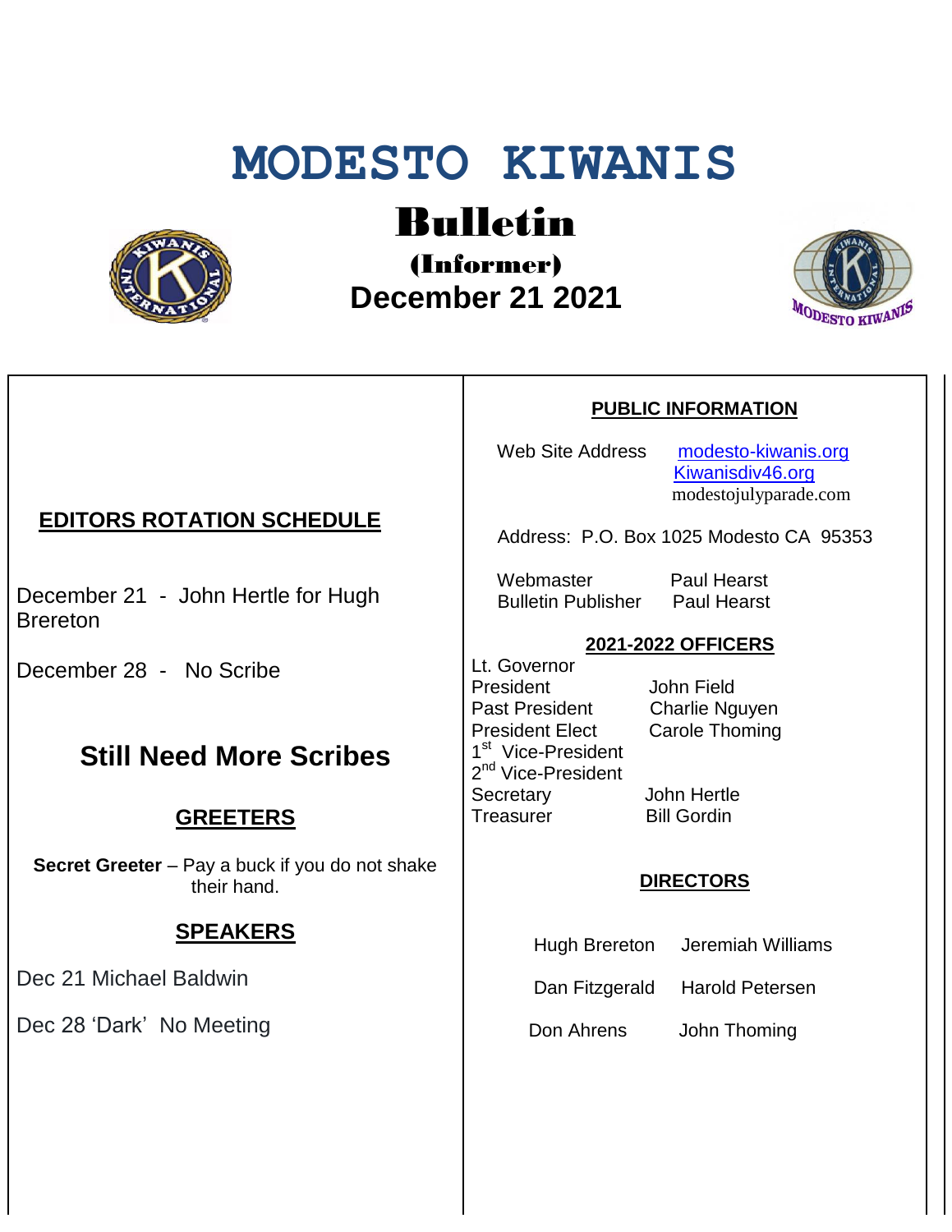CTO **Prez John Field** @ 12:15

Patriotic song via **Don A & Jeremiah W** Pledge was led by **Past Prez Charlie** Key Club **Lt Gov. Dakota Caton** said a few words from Key Clubs on the loss of **Jan Jeage**r Invocation by **Jeremiah Williams**

Announcements:

**John Hertle** Passed around photos of the Holiday Party. If anyone would like copies email John **Key Club Lt Gov Dakota** announced: "Remembrance Rally" for **Jan Jeager January 14 2022** 5:00-7:30pm American Graffiti Museum Modesto Kiwanis will host a Celebration of Life for **Jan** (with her sons) January 18 2022 12:00-2:00pm Papapolino's 2501 McHenry Ste C **Terry McGrath's** Celebration of Life January 29 2022 2:00pm American Graffiti Museum RSVP 209-604-2417 (message only)

Guests:

**Charlie** Brought a friend for, possible membership: Athena

Ushanu

 Key Club Lt Gov. Dakota Caton **Pat Glattke,** not really a guest but welcome.

**Dakota** was asked "how do you feel" by **Prez John**

 "I feel Fine! Abuga abuga abuga" He led the club in the chant as well.

**Mark Davis** had a Birthday last week!

 **Mark** Paid \$20 for a 'nice' version sung by the ladies present AND… the club rendition. (sorry to our guests)

 Part of his \$20 was used to announce His 5-year anniversary of being Cancer Free! Congrats **Mark.**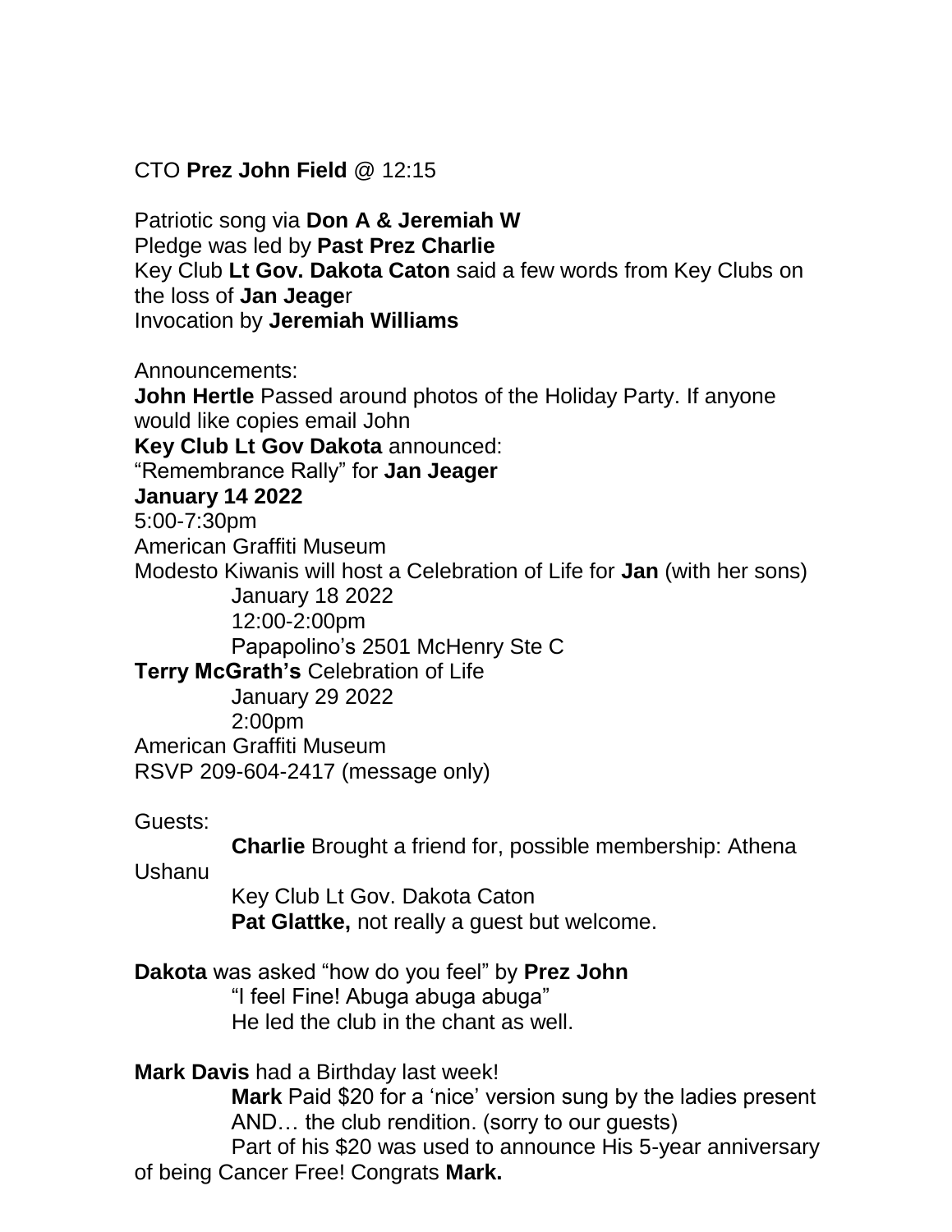Happy/Sad \$s

 **Craig H** announce he bought a new Honda 1800 BTX Motorcycle. Dianne approved 'after' she saw it? He also drove to Pismo with his 'hombres' for the weekend. Sad \$, he found termites!

**Harrold P**, Grandson turned 18

 **Carole T**, Son, daughter-in-law and grandson visited from San Juan Baptista. Packers won

 **John T**, He thought **Craig** grew-up and got rid of the motorcycles!... guess not.

Paul H, flying to Cancun January 18<sup>th</sup>

**Charlie**, Glad that Athena could come today.

**Jeremiah,** Plans for **Terry and Jan,**

Glad that **Pat** could make it.

4 th of July Committee will pay for a plaque for **Terry.**

Pat, \$1 for **Terry**

 **Prez John**, \$5 for the 5 ladies present REMINDER

12/28 meeting-DARK

 1/4/22 – Board Meeting 1/11/22- TBA 1/18/22 – **Jan Jeager**

**Bill G,** Raider won!

 **Pat Glattke** left a little early but first dropped of a Check for \$250 towards **Jan's Rally** 1/14/2021.

Program:

 MBS Consultants (Michael Baldwin Sr. Spoke to our club previously) 2601 Coffee Rd St 154

209-480-6199

 Alex, Kevin and Isabel represent MBS today as Michael was called away on emergency.

Michael spent 26 years of a double life sentence. He struggled though a violent, abusive and drug filled childhood. While in prison he started working with inmates to transition to civilian life.

Michael started MBS in 2020, shortly after his release .

 The group works with incarcerated individuals, Police/law enforcement and therapists to transition from prison.